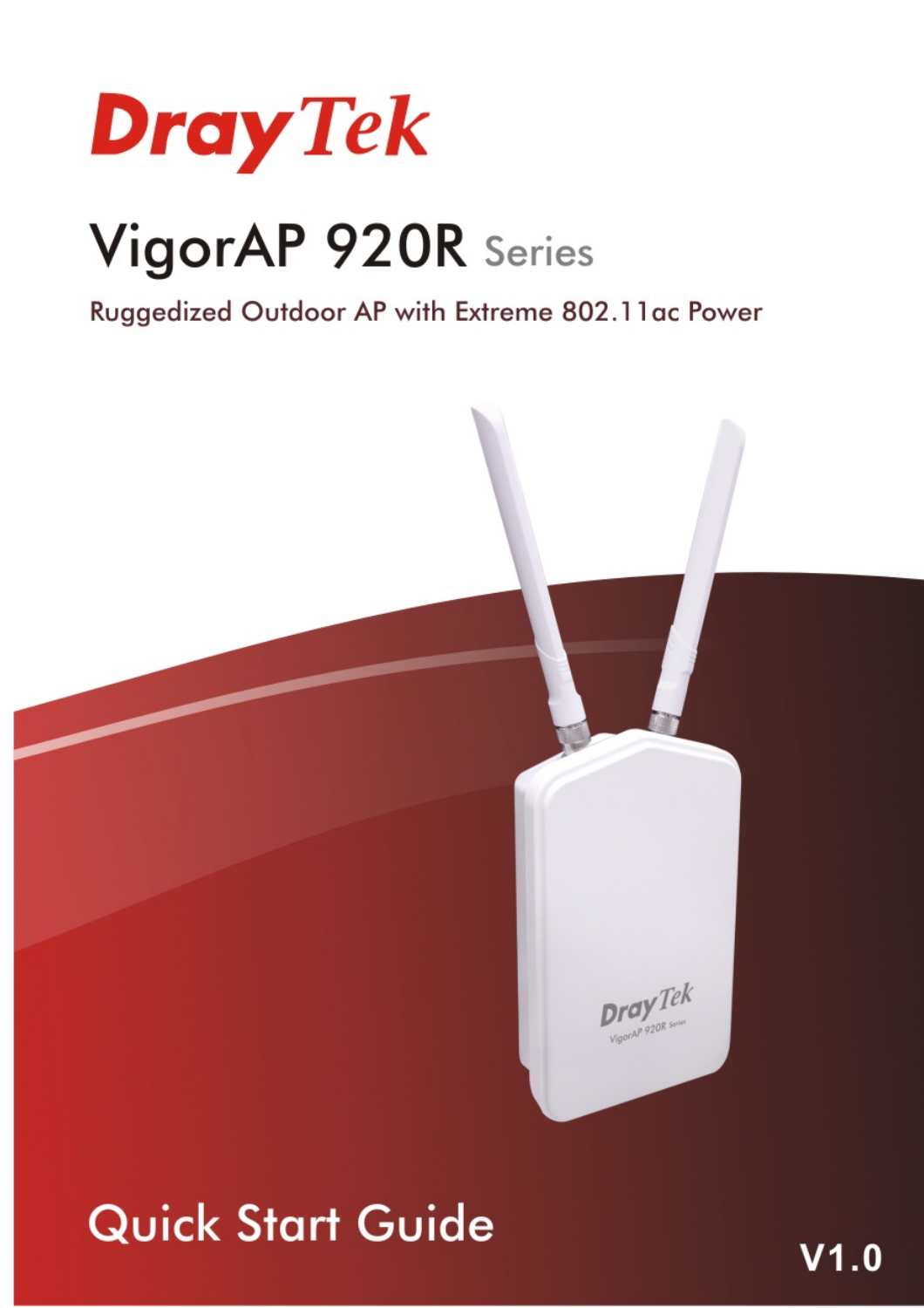## **VigorAP 920R Series Ruggedized Outdoor AP with Extreme 802.11ac Power**

## **Quick Start Guide**

**Version: 1.0** 

**F/W: V1.2.0\_RC1b** 

### **Date: December 11, 2017**

#### **Warranty**

We warrant to the original end user (purchaser) that the access point will be free from any defects in workmanship or materials for a period of two (2) years from the date of purchase from the dealer. Please keep your purchase receipt in a safe place as it serves as proof of date of purchase. During the warranty period, and upon proof of purchase, should the product have indications of failure due to faulty workmanship and/or materials, we will, at our discretion, repair or replace the defective products or components, without charge for either parts or labor, to whatever extent we deem necessary tore-store the product to proper operating condition. Any replacement will consist of a new or re-manufactured functionally equivalent product of equal value, and will be offered solely at our discretion. This warranty will not apply if the product is modified, misused, tampered with, damaged by an act of God, or subjected to abnormal working conditions. The warranty does not cover the bundled or licensed software of other vendors. Defects which do not significantly affect the usability of the product will not be covered by the warranty. We reserve the right to revise the manual and online documentation and to make changes from time to time in the contents hereof without obligation to notify any person of such revision or changes.

#### **Declaration of Conformity**

Hereby, DrayTek Corporation declares that the radio equipment type VigorAP 920R is in compliance with Directive 2014/53/EU.<br>The full text of the EU Declaration of Conformity is available at the following internet address: http://www.draytek.com.tw/ftp/ VigorAP 920R/Document/CE/

Manufacturer: DrayTek Corp.<br>Address: No. 26 Fu Shire Address: No. 26, Fu Shing Road, HuKou Township, HsinChu Industrial Park, Hsin-Chu, Taiwan 303 Product: VigorAP 920R/920RP

#### **Frequency Information for Europe area:**

| 2.4G WLAN | 2412MHz - 2472 MHz, max. TX power: 19.5dBm                                                                                                                            |
|-----------|-----------------------------------------------------------------------------------------------------------------------------------------------------------------------|
| 5G WLAN   | 5470MHz - 5725 MHz, max. TX power: 28.0dBm                                                                                                                            |
|           | Requirements in AT/BE/BG/CZ/DZ/DK/EE/FR/DE/IS/IE/IT/EL/ES/ CY/LV/LI/LT/ LU/HU/MT/<br>NL/NO/PL/PT/RO/SI/SK/TR/FI/SE/CH/ UK/HR. 5150MHz~5350MHz is for indoor use only. |

This product is designed for 2.4GHz/5GHz WLAN network throughout the EC region.

#### **Regulatory Information**

#### **Federal Communication Commission Interference Statement**

This equipment has been tested and found to comply with the limits for a Class B digital device, pursuant to Part 15 of the FCC Rules. These limits are designed to provide reasonable protection against harmful interference in a residential installation. This equipment generates, uses and can radiate radio frequency energy and, if not installed and used in accordance with the instructions, may cause harmful interference to radio communications. However, there is no guarantee that interference will not occur in a particular installation. If this equipment does cause harmful interference to radio or television reception, which can be determined by turning the equipment off and on, the user is encouraged to try to correct the interference by one of the following measures:

- Reorient or relocate the receiving antenna.
- Increase the separation between the equipment and receiver.
- Connect the equipment into an outlet on a circuit different from that to which the receiver is connected.
- Consult the dealer or an experienced radio/TV technician for help.
- This device complies with Part 15 of the FCC Rules. Operation is subject to the following two conditions:
- (1) This device may not cause harmful interference, and
- (2) This device may accept any interference received, including interference that may cause undesired operation.

The antenna/transmitter should be kept at least 20 cm away from human body.

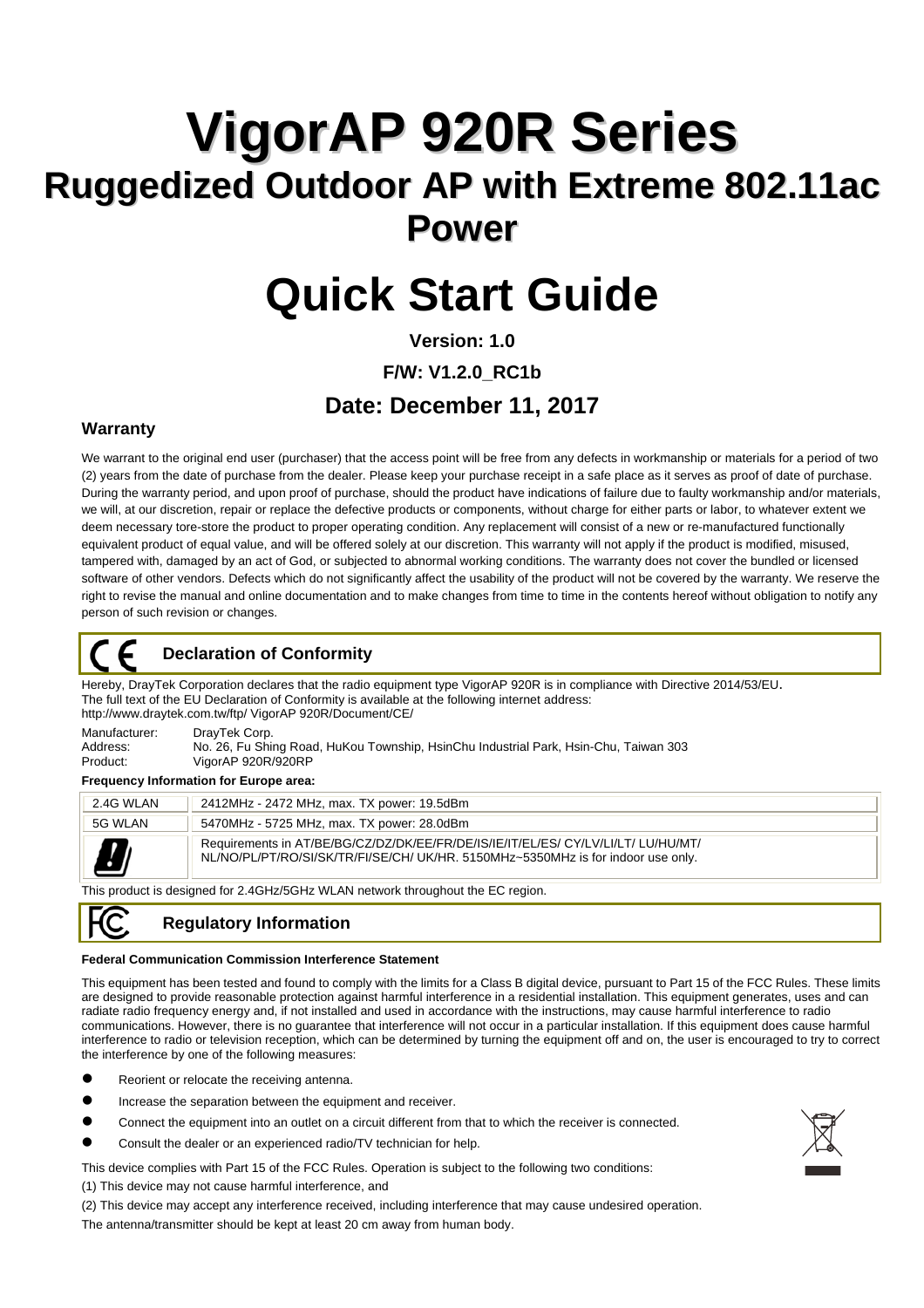

Please inspect the package contents. If anything is missing or damaged, please contact DrayTek or your dealer immediately.

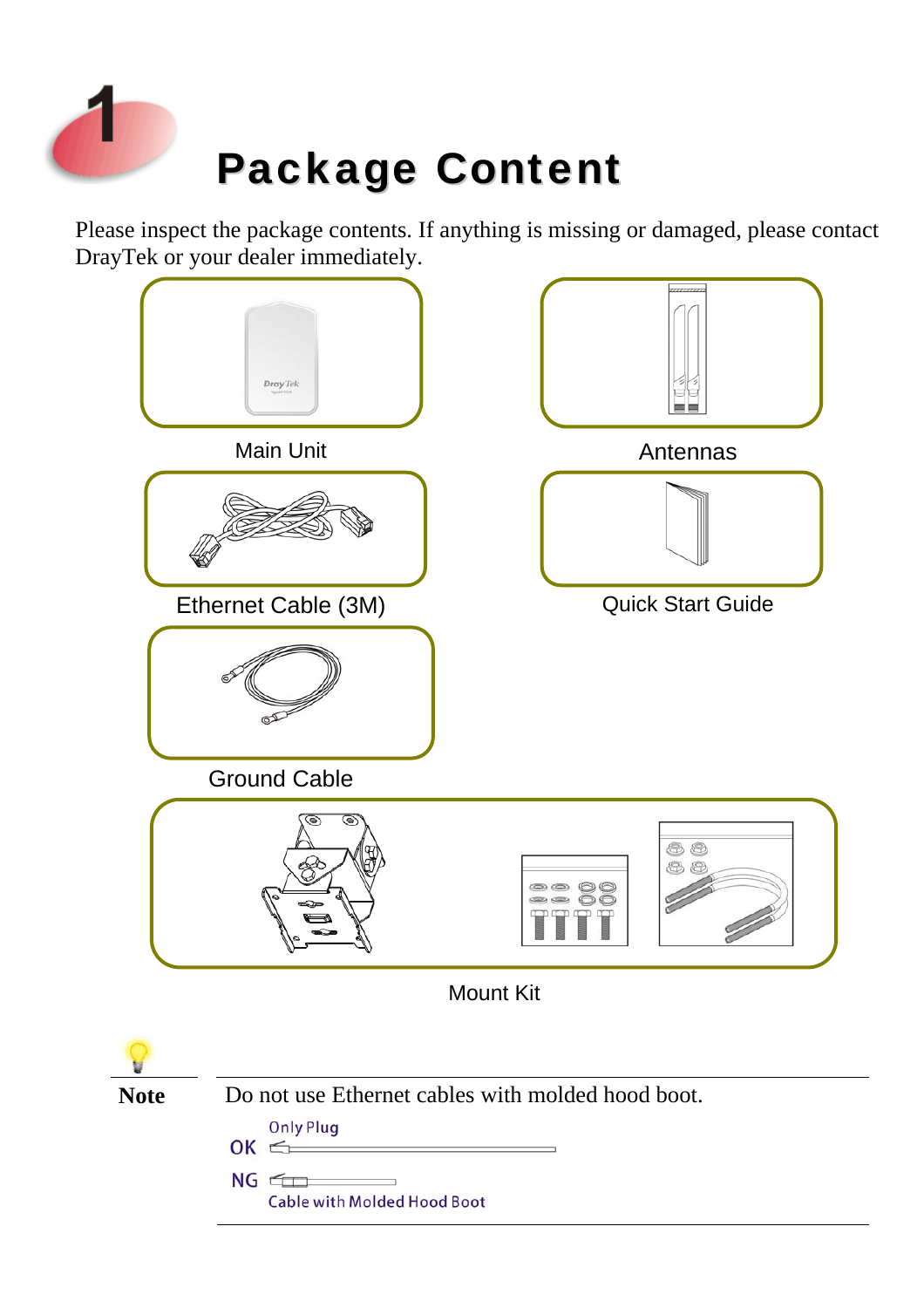

## Descriptions of Components



| <b>LED</b>                  | <b>Status</b>                                                                                                                                                                                                                                                                                                                                                                                                   | <b>Explanation</b>                                              |  |  |
|-----------------------------|-----------------------------------------------------------------------------------------------------------------------------------------------------------------------------------------------------------------------------------------------------------------------------------------------------------------------------------------------------------------------------------------------------------------|-----------------------------------------------------------------|--|--|
| <b>ACT</b>                  | Off                                                                                                                                                                                                                                                                                                                                                                                                             | The system is not ready or has failed.                          |  |  |
|                             | <b>Blinking</b>                                                                                                                                                                                                                                                                                                                                                                                                 | The system is ready.                                            |  |  |
| 2.4G / 5G /                 | <b>On</b>                                                                                                                                                                                                                                                                                                                                                                                                       | Wireless function is ready.                                     |  |  |
|                             | <b>Off</b>                                                                                                                                                                                                                                                                                                                                                                                                      | Wireless function is not ready.                                 |  |  |
|                             | <b>Blinking</b>                                                                                                                                                                                                                                                                                                                                                                                                 | Data is being transmitted (sending/receiving).                  |  |  |
| 5G Signal (For D)<br>Model) |                                                                                                                                                                                                                                                                                                                                                                                                                 | The signal strength (excellent) $> -50$ dBm.                    |  |  |
| 5G Signal (For D)<br>Model) |                                                                                                                                                                                                                                                                                                                                                                                                                 | The signal strength (good) is between $-66$ dBm $\sim -51$ dBm. |  |  |
| 5G Signal (For D)<br>Model) |                                                                                                                                                                                                                                                                                                                                                                                                                 | The signal strength (fair) is between $-73dBm - 67dBm$ .        |  |  |
| 5G Signal (For D)<br>Model) |                                                                                                                                                                                                                                                                                                                                                                                                                 | No signal or the signal strength is $\langle$ -73dBm.           |  |  |
| Interface                   | <b>Description</b>                                                                                                                                                                                                                                                                                                                                                                                              |                                                                 |  |  |
| <b>Factory Reset</b>        | Restore the default settings. Usage: Switch on the access point. Press and<br>hold reset button for at least 10 seconds. VigorAP will restart with the<br>factory default configuration.<br>Before pressing the button, the cover should first be removed by rotating it<br>with a torque of 13 kgf-cm. After the access point has been reset, replace<br>the cover and lock it with the same amount of torque. |                                                                 |  |  |
| Port1 PoE In                |                                                                                                                                                                                                                                                                                                                                                                                                                 | Connector for receiving power from another device.              |  |  |
| PoE Out                     |                                                                                                                                                                                                                                                                                                                                                                                                                 | Connector for supplying power to another device.                |  |  |
| (for P Model)               |                                                                                                                                                                                                                                                                                                                                                                                                                 |                                                                 |  |  |

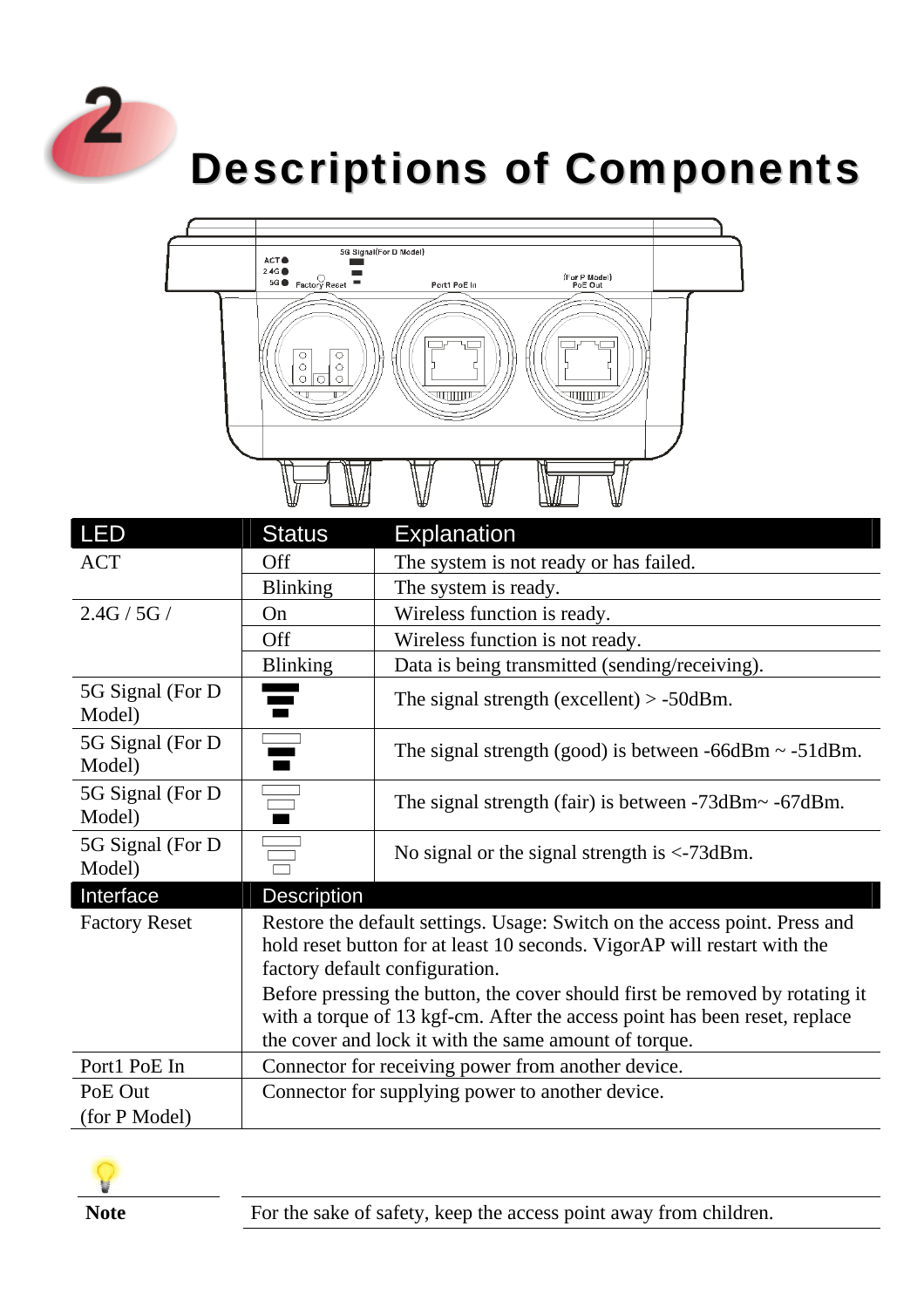

## Mounting the Access Point

The VigorAP can be pole mounted depending on the installation environment. This section will guide you through installing the VigorAP.



Note For the sake of personal safety, only trained and qualified personnel should install this access point.

### 3.1 Antennas Installation

1. Remove the protective cap.



2. Insert the antennas and fasten them by rotating clockwise.



- Warning Do not open the top cover of the device.
	- Installation during thunderstorms could be dangerous.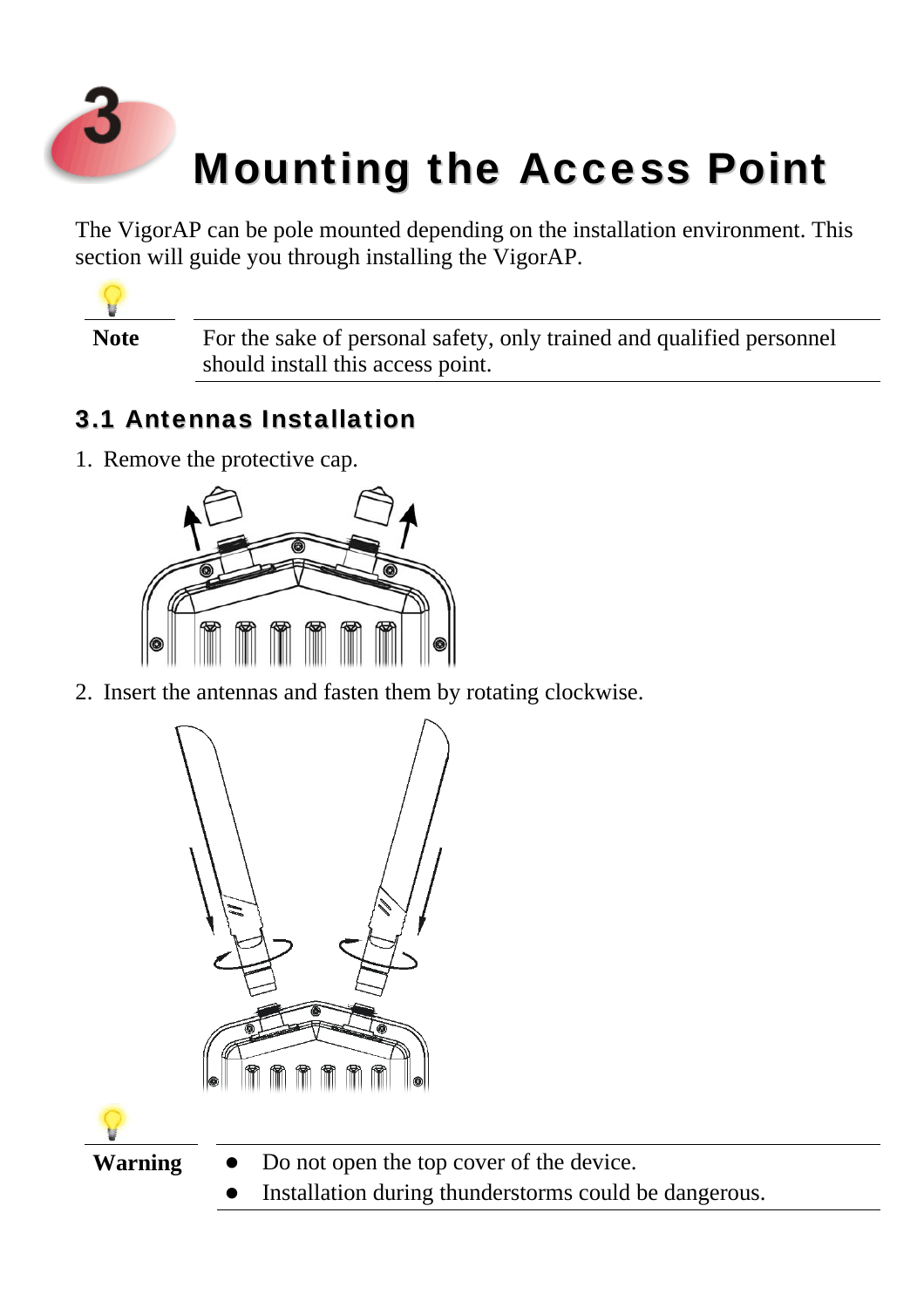## 3.2 Connecting Ethernet Cable(s)

Refer to the following steps to attach the Ethernet cable and waterproof head. (Take VigorAP 920RP as an example.)

- 1. Remove the cable cover for Ethernet Port (e.g., **Port 1 PoE In)**.
- 2. Before connecting, verify that the cable has a rubber seal and that it is not damaged.



3. Inserting RJ-45 connector into the port.



4. Use an adjustable wrench and tighten the thread-lock sealing nut with torque 10 kgf-cm.

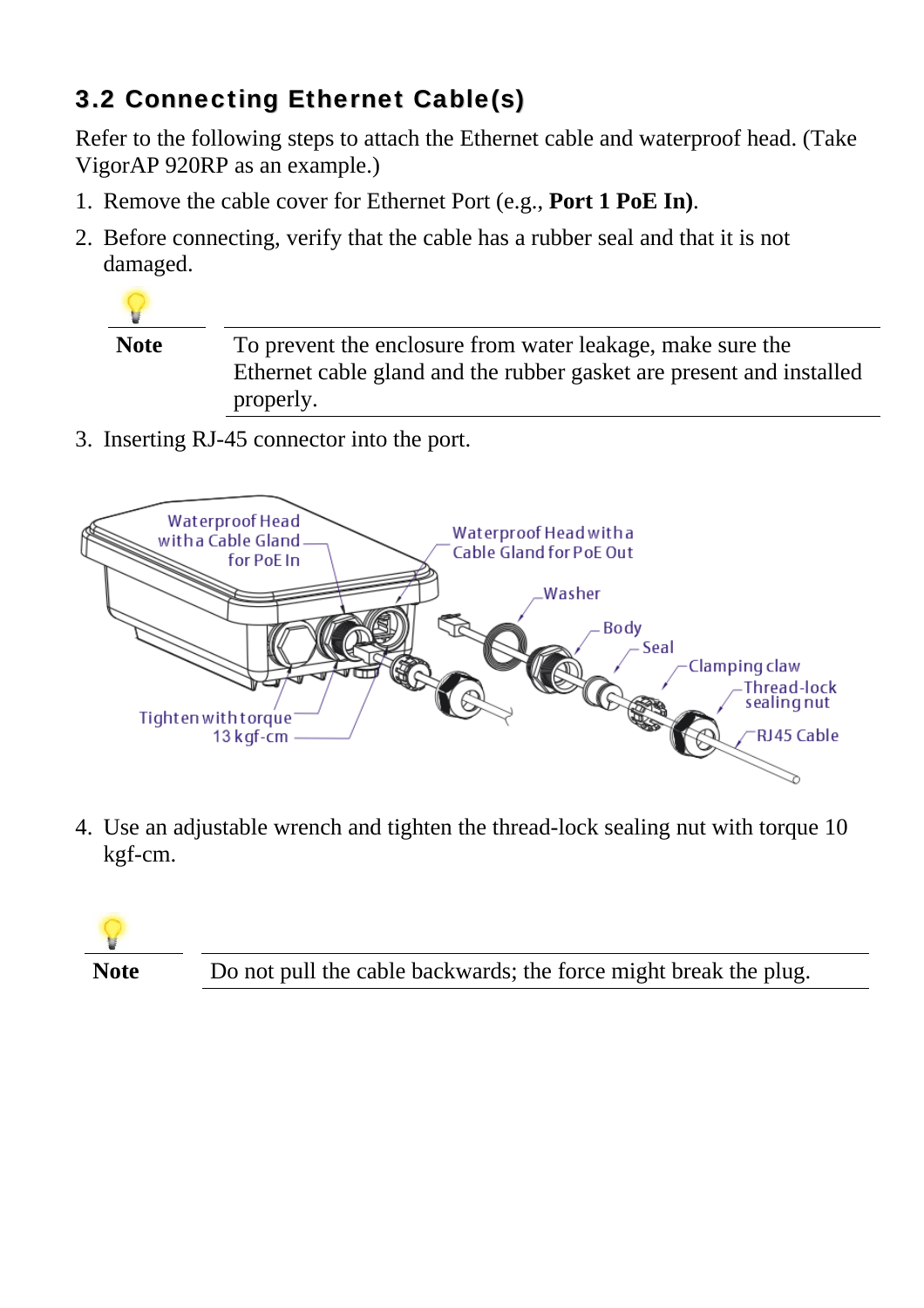### Reconnecting Ethernet Cable

- 1. Loosen the thread-lock sealing nut.
- 2. Loosen the clamping claw and seal.
- 3. Loosen the body and washer.
- 4. Remove the cable.



5. To reattach the cable, follow the above steps in reverse.



**Note** The diameter for the Ethernet cable shall be limited between 4.3mm to 5.9mm.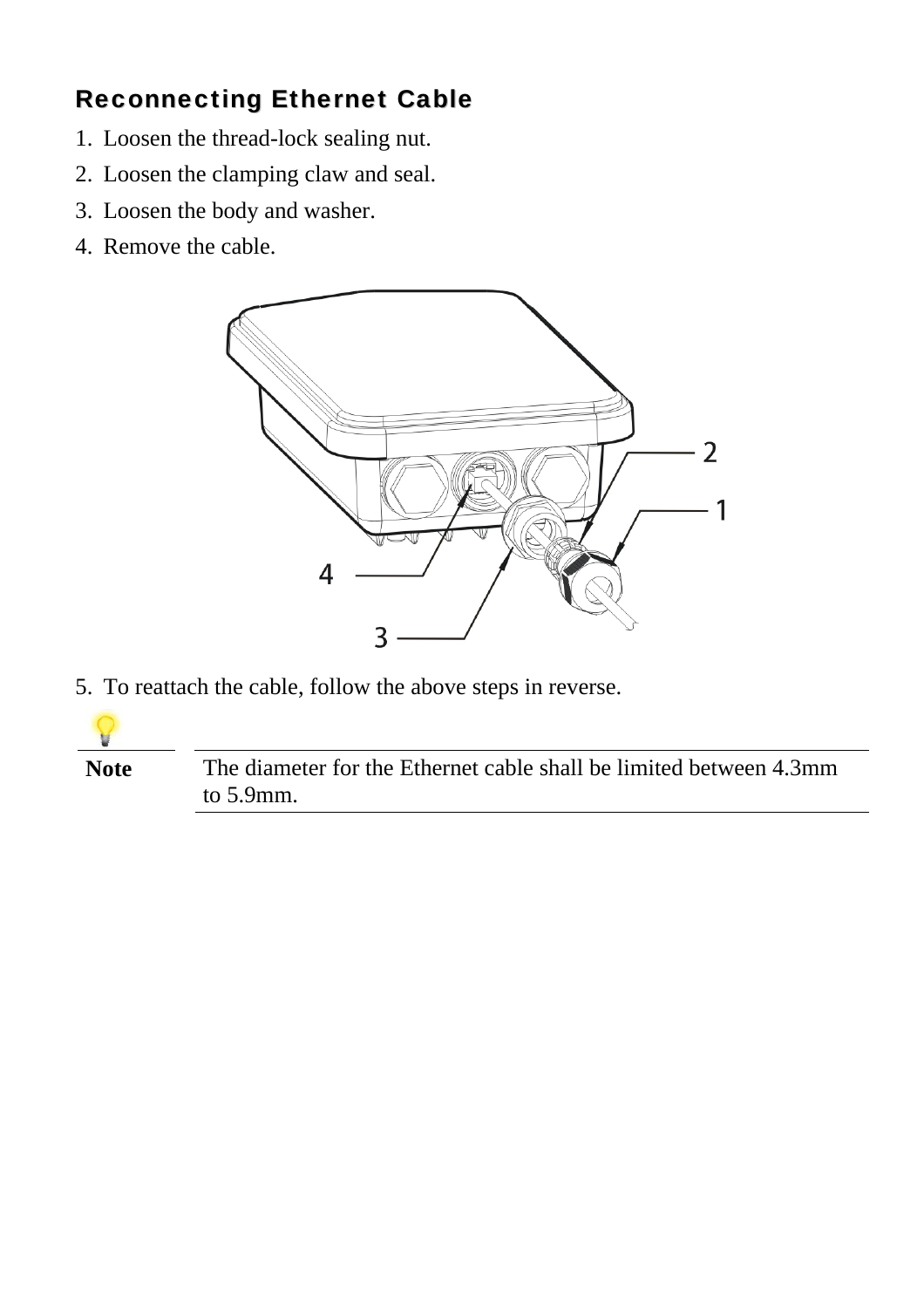### 3.3 Access Point Installation – Pole Mount

- 1. Find a suitable location for installing the access point.
- 2. Select a mounting point on a pole.
- 3. Remove the mounting plate from the mount kit by removing the four mounting screws.



4. Attach the VigorAP920 to the mounting plate. Lock the screws with torque of 20 kgf-cm.

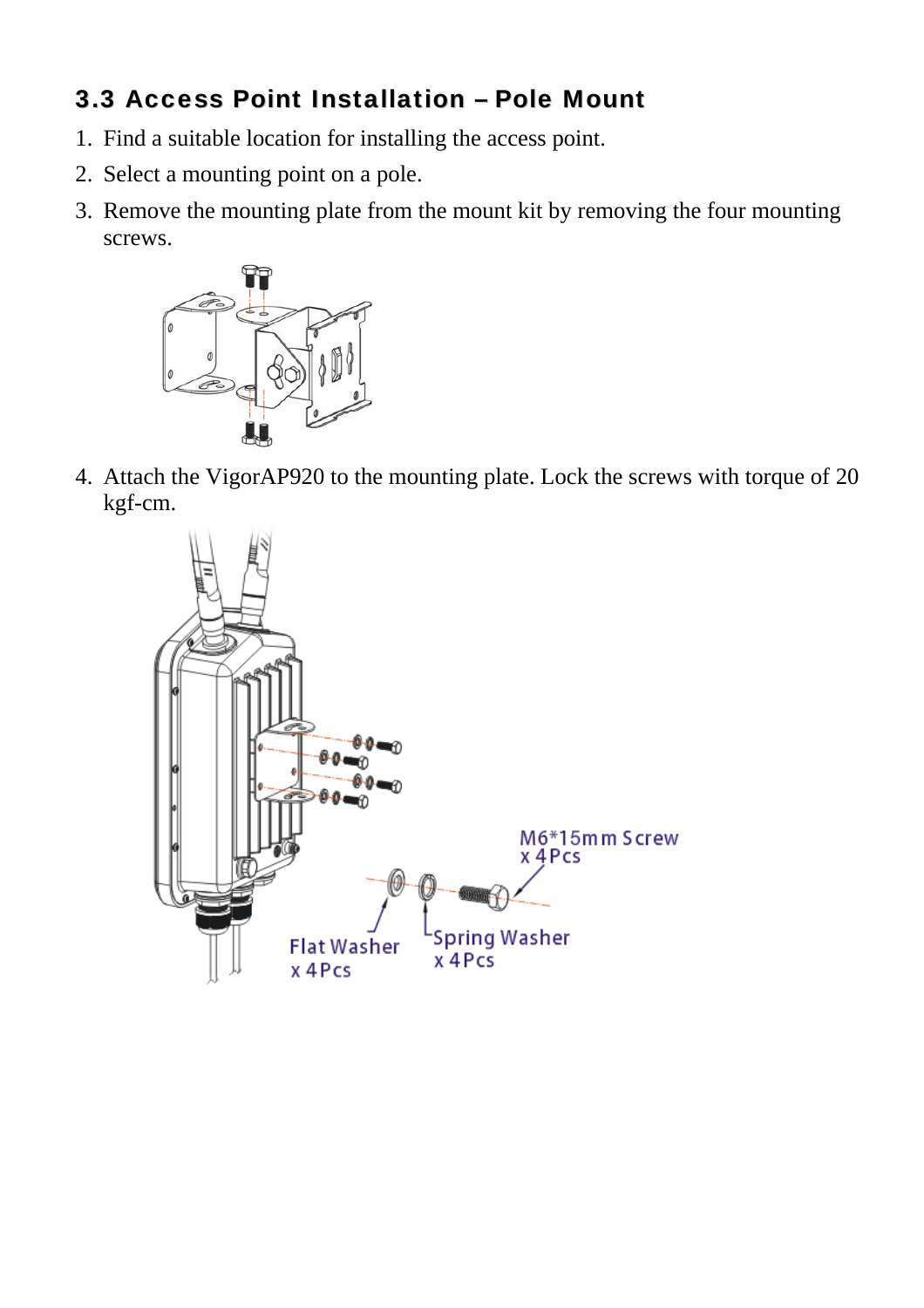5. Fasten the mount kit on the pole with nut screws and with torque of 20 kgf-cm.



6. Fasten the access point to the mount kit with screws (torque of 20 kgf-cm) as shown in the following figure.



Note Before connecting the access point to the mount kit, make sure it is oriented with the LED indicators pointing downwards.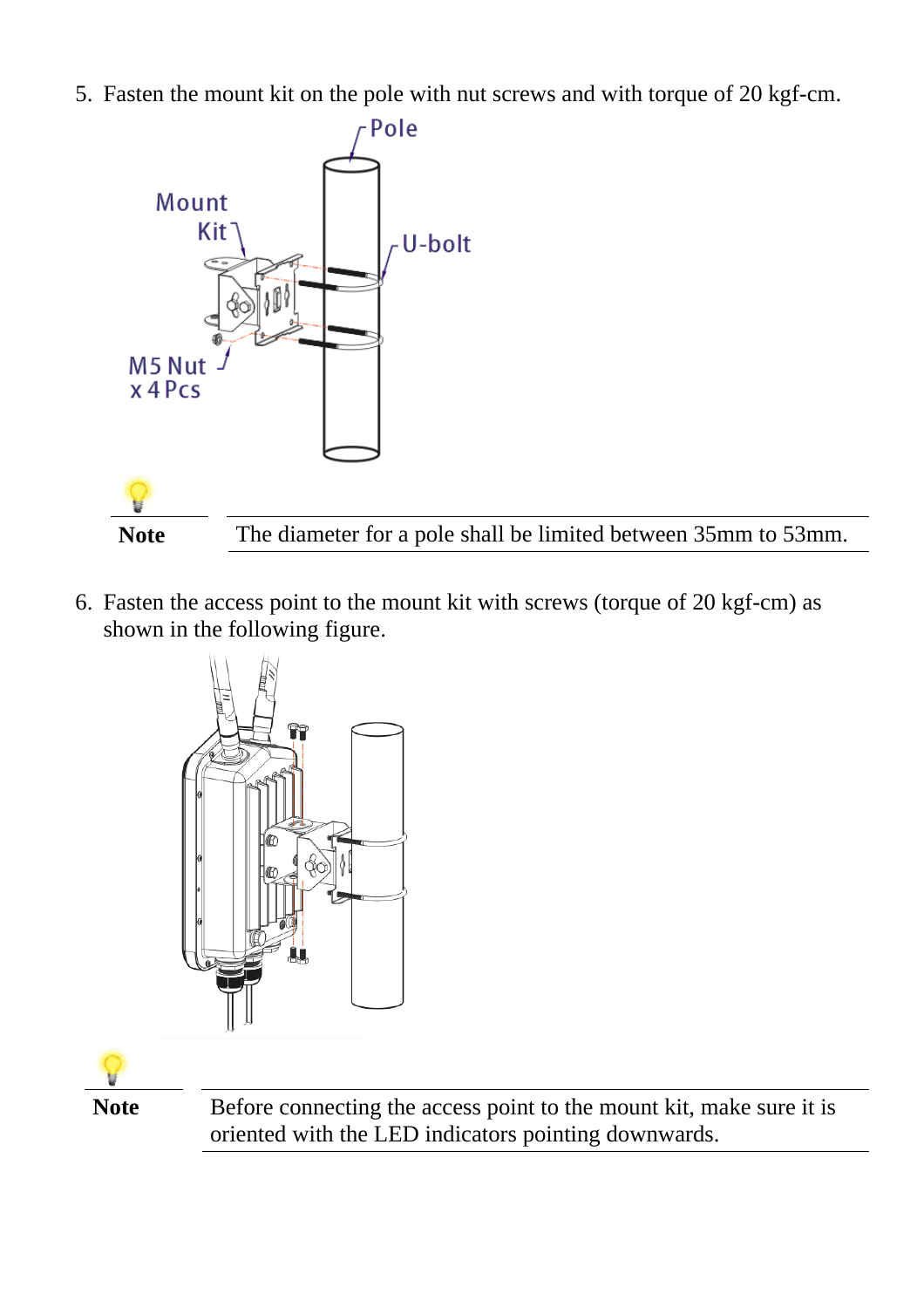## 3.4 Grounding Access Point

In outdoor installations and before powering the access point with AC power, VigorAP must be grounded prior to wire installation.

1. Take out the ground cable from the mount kit.

Ground Lug

- 2. Insert a ground rod on the ground.
- 3. Strip the insulation for the ground lug.
- 4. Use the appropriate crimping tool to crimp the ground cable to the grounding lug.
- 5. Connect the ground rod and the VigorAP using the ground cable.



**Note** Please consult an electrician if you are uncertain about the type of grounding that is required.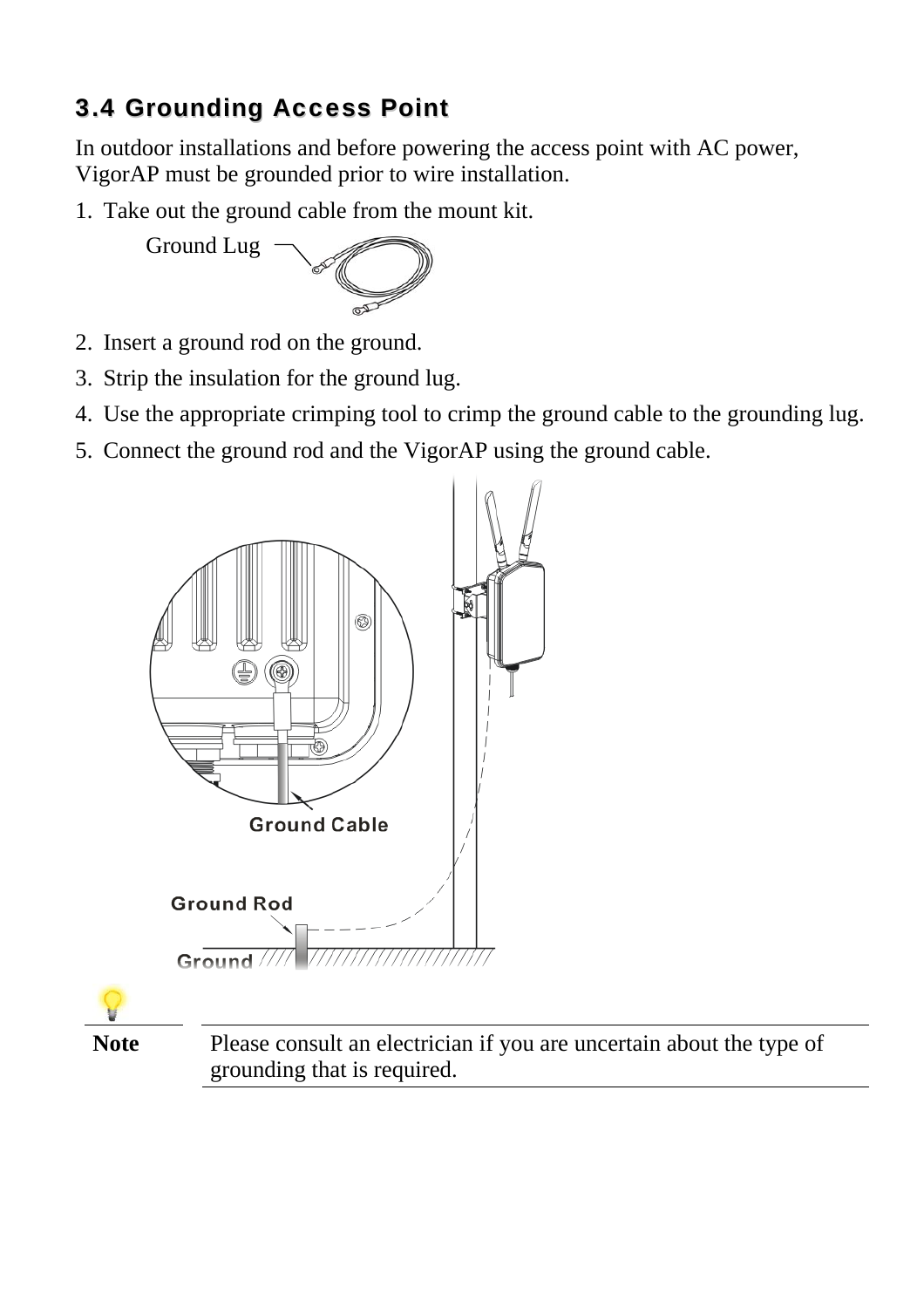### 3.5 Powering Access Point

VigorAP 920R/RP can be powered via the PoE input from an in-line power injector or a suitably powered switch port.



Before powering VigorAP, you should:

- Pay attention to local and national electrical codes.
- Not place the power injector / VigorSwitch in outdoor environment without any protection. Moisture might get into the power injector and cause a short circuit or possible fire.
- Not work on the system during periods of lighting activity to avoid the risk of electric shock, and do not connect or disconnect the Ethernet cables under bad weather.

Below shows two examples of connecting power for VigorAP 920R and VigorAP 920RP.



### Example 1: AP920R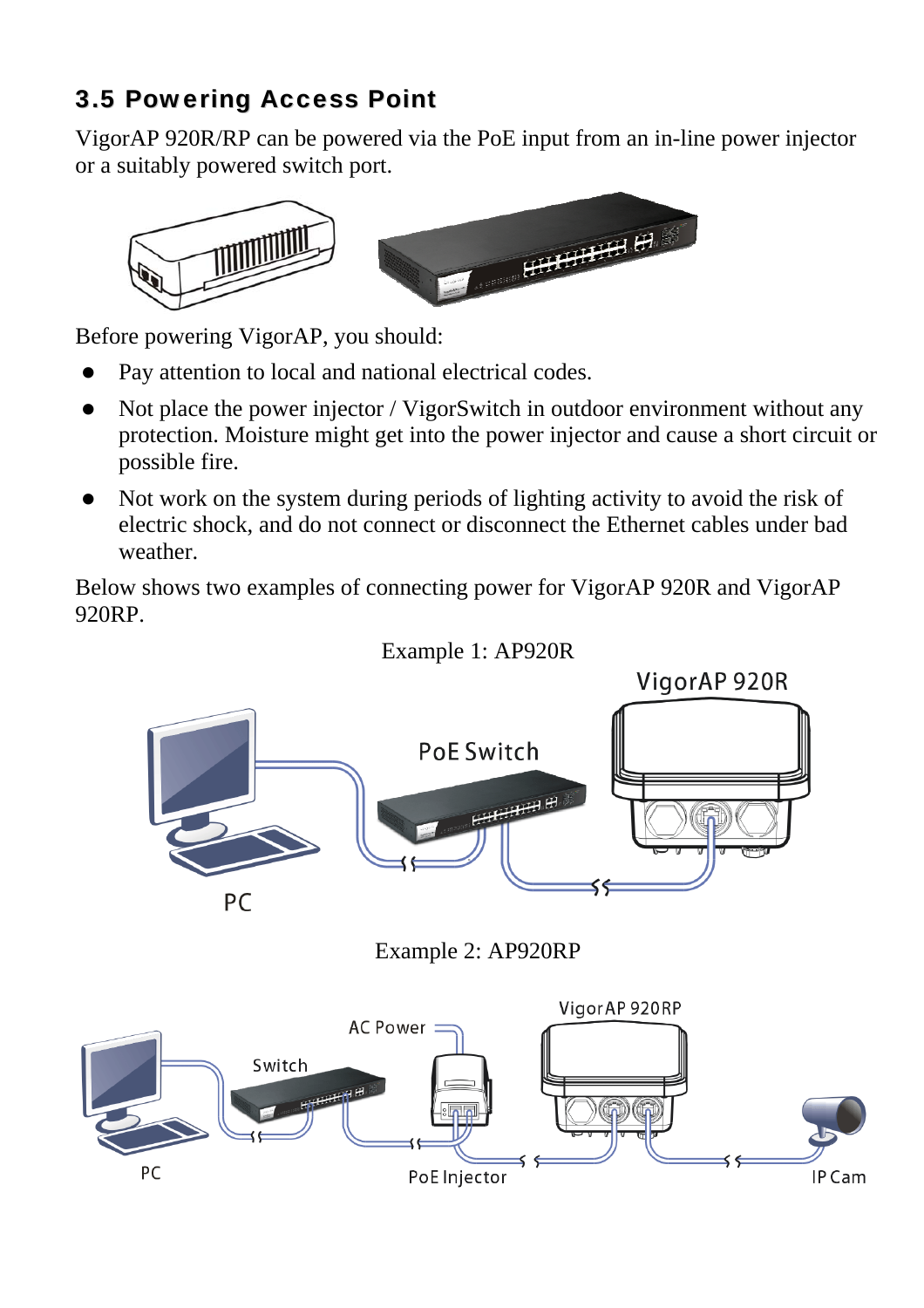

This section will guide you through the configuration of the settings using a web browser.

- 1. Make sure your PC is connected to access point correctly.
- 2. Open a web browser on your PC and type **http://192.168.1.2.** A pop-up window will open asking you for a username and password. Please type "admin/admin" for Username/Password and click **Login.**

| Authentication Required      |                                                                   | × |
|------------------------------|-------------------------------------------------------------------|---|
| The server says: VigorAP920R | The server http://192.168.1.2:80 requires a usemame and password. |   |
| User Name:                   | admin                                                             |   |
| Password:                    | *****                                                             |   |



- If there is no DHCP server on the network, the VigorAP 920R will have an IP address of 192.168.1.2.
- If there is DHCP available on the network, the VigorAP 920R will receive its IP address via the DHCP server.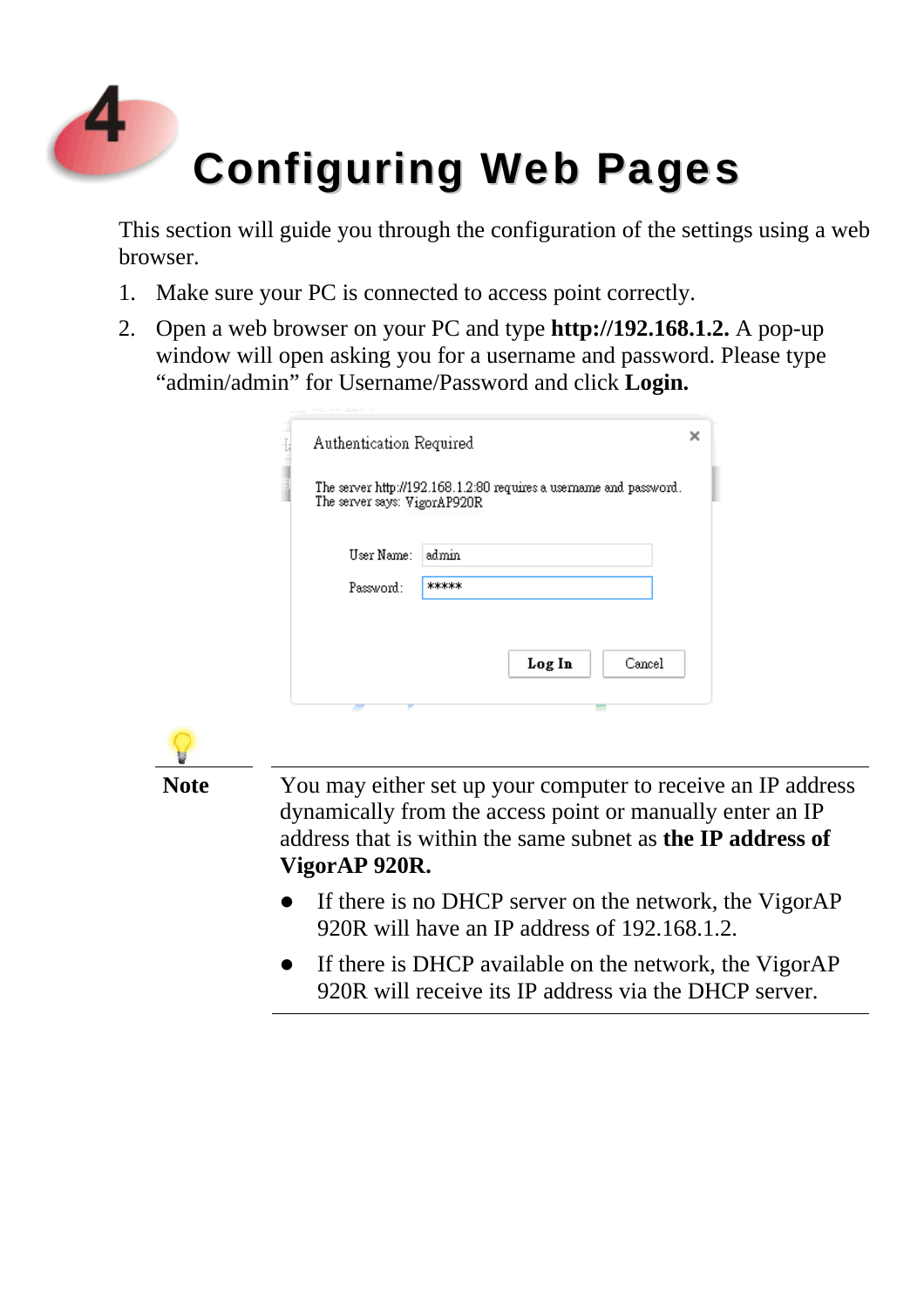3. The **Main Screen** will be displayed. Click **Quick Start Wizard.**

| <b>Quick Start Wizard</b><br><b>Calina Ctatus</b>                              | Model<br>Device Name<br><b>Firmware Version</b><br><b>Build Date/Time</b> | : VigorAP920R<br>: VigorAP920R<br>: 1.2.0 RC1b               |             |                     |  |
|--------------------------------------------------------------------------------|---------------------------------------------------------------------------|--------------------------------------------------------------|-------------|---------------------|--|
| <b>Operation Mode</b><br><b>Central AP Management</b><br>Wireless LAN (2.4GHz) | <b>System Uptime</b><br><b>Operation Mode</b>                             | r7410 Thu, 20 Jul 2017 18:12:27 +0800<br>: 0d00:05:42<br>:AP |             |                     |  |
| Wireless LAN (5GHz)                                                            |                                                                           | System                                                       |             | <b>LAN</b>          |  |
| <b>RADIUS Setting</b><br><b>Applications</b>                                   | Memory Total                                                              | : 236780 kB                                                  | MAC Address | : 00:1D:AA:63:2C:68 |  |
| <b>Mobile Device Management</b>                                                | Memory Left                                                               | : 134432 kB                                                  | IP Address  | : 192.168.1.13      |  |
| <b>System Maintenance</b>                                                      | Cached Memory: 20428 kB / 236780 kB                                       |                                                              | IP Mask     | : 255.255.255.0     |  |
| <b>Diagnostics</b>                                                             |                                                                           | Wireless LAN (2.4GHz)                                        |             |                     |  |
| <b>Support Area</b>                                                            | MAC Address                                                               | : 00:1D:AA:63:2C:68                                          |             |                     |  |
| <b>FAQ/Application Note</b>                                                    | SSID                                                                      | : DrayTek                                                    |             |                     |  |
| <b>Product Registration</b>                                                    | Channel<br>1.11                                                           |                                                              |             |                     |  |
| All Rights Reserved.                                                           | : 10.4<br>Driver Version                                                  |                                                              |             |                     |  |
|                                                                                |                                                                           | Wireless LAN (5GHz)                                          |             |                     |  |
|                                                                                | MAC Address                                                               | : 00:10:AA:63:2C:6A                                          |             |                     |  |
|                                                                                | SSID                                                                      | : DrayTek5G                                                  |             |                     |  |
|                                                                                | Channel                                                                   | : Auto(100)                                                  |             |                     |  |
|                                                                                | : 10.4<br>Driver Version                                                  |                                                              |             |                     |  |

4. This page shows operation modes of the wireless LANs (2.4GHz/5GHz), and whether or not they are enabled. You may alter the settings if you wish.

Quick Start Wizard >> Operation Mode

| M | Wireless LAN(2.4GHz)<br><b>Operation Mode:</b> | AP.<br>v                                  |                                                                      |  |
|---|------------------------------------------------|-------------------------------------------|----------------------------------------------------------------------|--|
|   |                                                | network, and exchanges data between them. | VigorAP acts as a bridge between wireless devices and wired Ethernet |  |
|   | Wireless LAN(5GHz)                             |                                           |                                                                      |  |
|   | <b>Operation Mode:</b>                         | АP<br>v                                   |                                                                      |  |
|   |                                                | network, and exchanges data between them. | VigorAP acts as a bridge between wireless devices and wired Ethernet |  |
|   |                                                |                                           |                                                                      |  |
|   | Operation Mode                                 | Wireless(2.4GHz)                          | Wireless (5GHz)                                                      |  |

 $Next >$ 

 $\boxed{\text{Cancellation}}$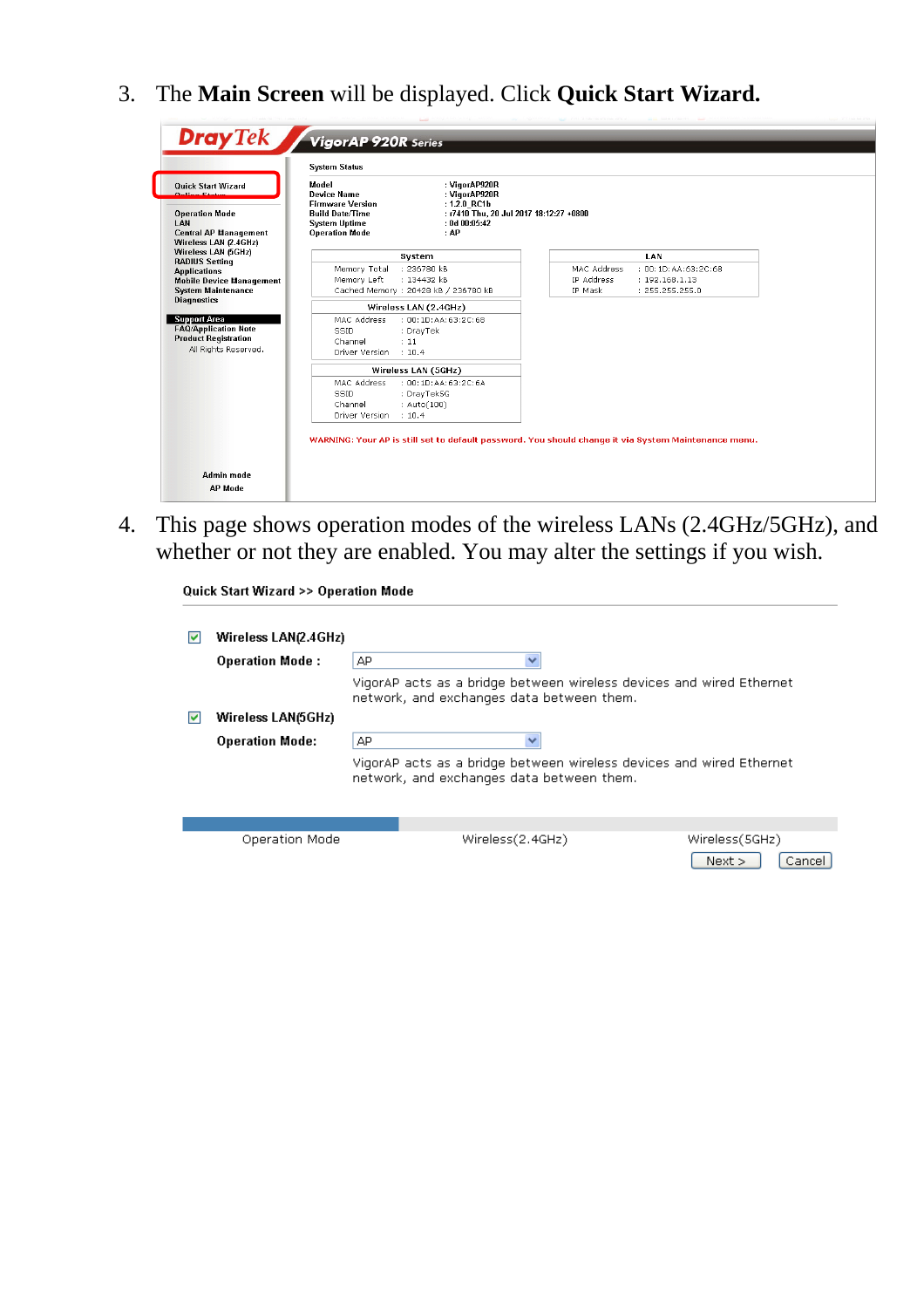5. The subsequent page is for configuring the 2.4G wireless connection. Select one of the five operation modes. The following figure shows the configuration page for the AP (Access Point) operation mode. Configuration pages for other operation modes will differ. In this example, choose **AP** and click **Next** to configure the following page.

| Quick Start Wizard >> Wireless LAN (2.4GHz) |                               |                  |          |                      |
|---------------------------------------------|-------------------------------|------------------|----------|----------------------|
| Channel:                                    | 2462MHz (Channel 11) V        |                  |          |                      |
| Main SSID:                                  | <b>DrayTek</b>                |                  |          |                      |
| Security Key:                               | .                             |                  |          |                      |
| $\triangledown$ Enable Guest Wireless       |                               |                  |          |                      |
| SSID:                                       |                               |                  |          |                      |
| Security Key:                               |                               |                  |          |                      |
| $\blacktriangleright$                       | <b>Enable Bandwidth Limit</b> |                  |          |                      |
|                                             | <b>Upload Limit</b>           |                  | 13672    | Kbps                 |
|                                             | Download Limit <sup>O</sup>   |                  | 64       | Kbps                 |
| ▿                                           | <b>Enable Station Control</b> |                  |          |                      |
|                                             | <b>Connection Time</b>        |                  | 2550     | Min(s)               |
|                                             |                               |                  |          | 1days 18hours 30mins |
|                                             | Reconnection Time             |                  | 1128     | Min(s)               |
|                                             |                               |                  |          | Odays 18hours 48mins |
|                                             |                               |                  |          |                      |
|                                             |                               |                  |          |                      |
| Operation Mode                              |                               | Wireless(2.4GHz) |          | Wireless(5GHz)       |
|                                             |                               |                  | $8$ Back | Cancel<br>Next       |

6. After completing the configuration for wireless LAN (2.4GHz), click **Next**. The configuration page for wireless LAN (5GHz) will be shown. The following figure shows the AP configuration page.

| Quick Start Wizard >> 5G Security      |                                                 |                  |                          |  |
|----------------------------------------|-------------------------------------------------|------------------|--------------------------|--|
| Channel:                               | AutoSelect                                      | ٧                |                          |  |
| Main SSID:                             | DrayTek5G                                       |                  |                          |  |
| <b>Security Key:</b>                   |                                                 |                  |                          |  |
| $\triangleright$ Enable Guest Wireless |                                                 |                  |                          |  |
| SSID:                                  |                                                 |                  |                          |  |
| Security Key:                          |                                                 |                  |                          |  |
|                                        | $\triangleright$ Enable Bandwidth Limit         |                  |                          |  |
|                                        | <b>Upload Limit</b>                             |                  | Kbps<br>20689            |  |
|                                        | Download Limit - O                              |                  | 7931<br>Kbps             |  |
|                                        | $\triangledown$ Enable Station Control          |                  |                          |  |
|                                        | <b>Connection Time</b>                          |                  | 1226<br>Min(s)           |  |
|                                        |                                                 |                  | Odays 20hours 26mins     |  |
|                                        | Reconnection Time <sup>0</sup><br>834<br>Min(s) |                  |                          |  |
|                                        |                                                 |                  | Odays 13hours 54mins     |  |
|                                        |                                                 |                  |                          |  |
|                                        |                                                 |                  |                          |  |
| Operation Mode                         |                                                 | Wireless(2.4GHz) | Wireless(5GHz)           |  |
|                                        |                                                 |                  | Next<br>Cancel<br>< Back |  |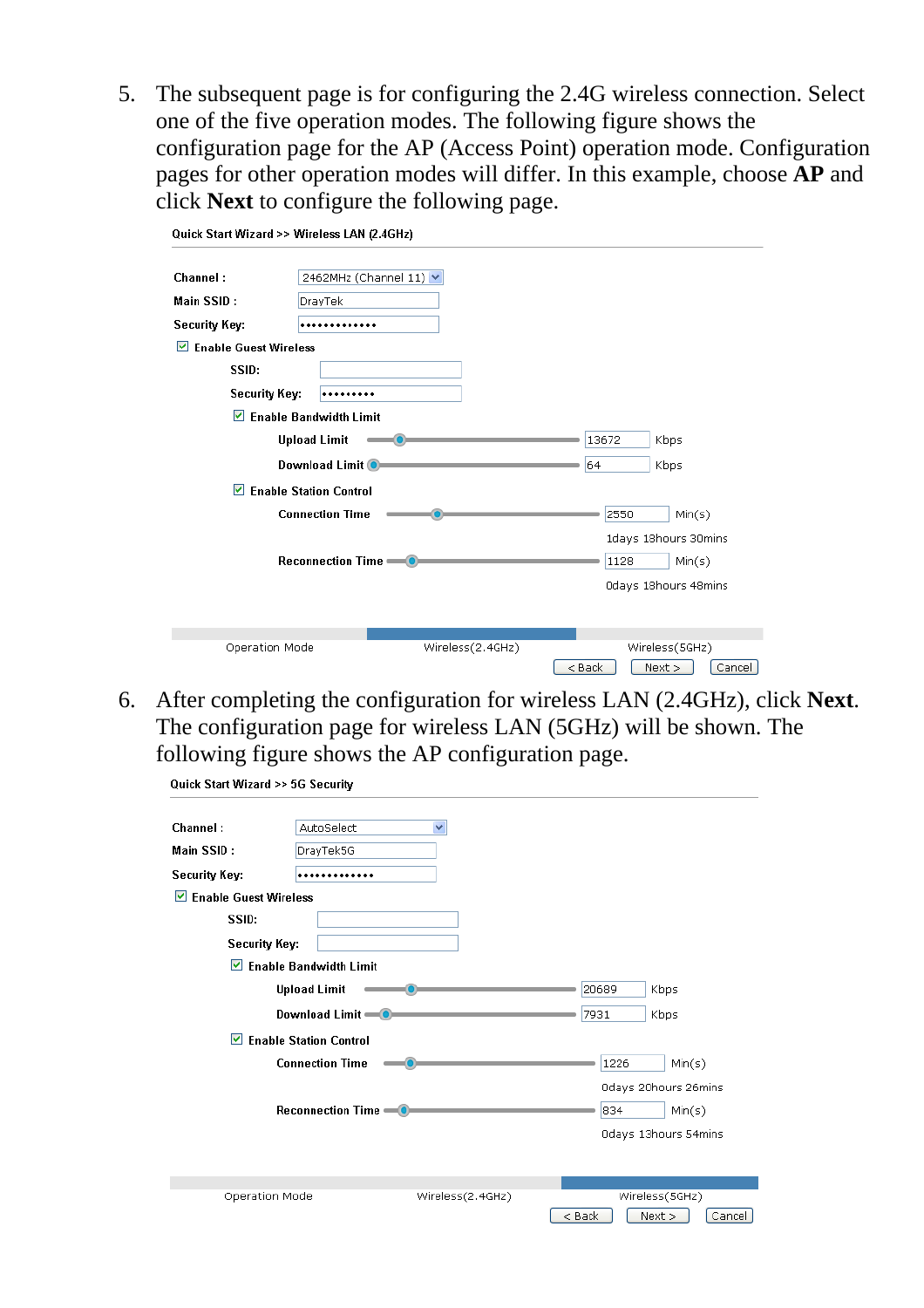7. When you have completed making changes to settings for wireless LAN (5GHz), click **Next.** The following final page will be shown. If you are satisfied with the changes you have made, click **Finish**. You may verify your settings by navigating to **Online Status** on the Main Screen.

**Quick Start Wizard**